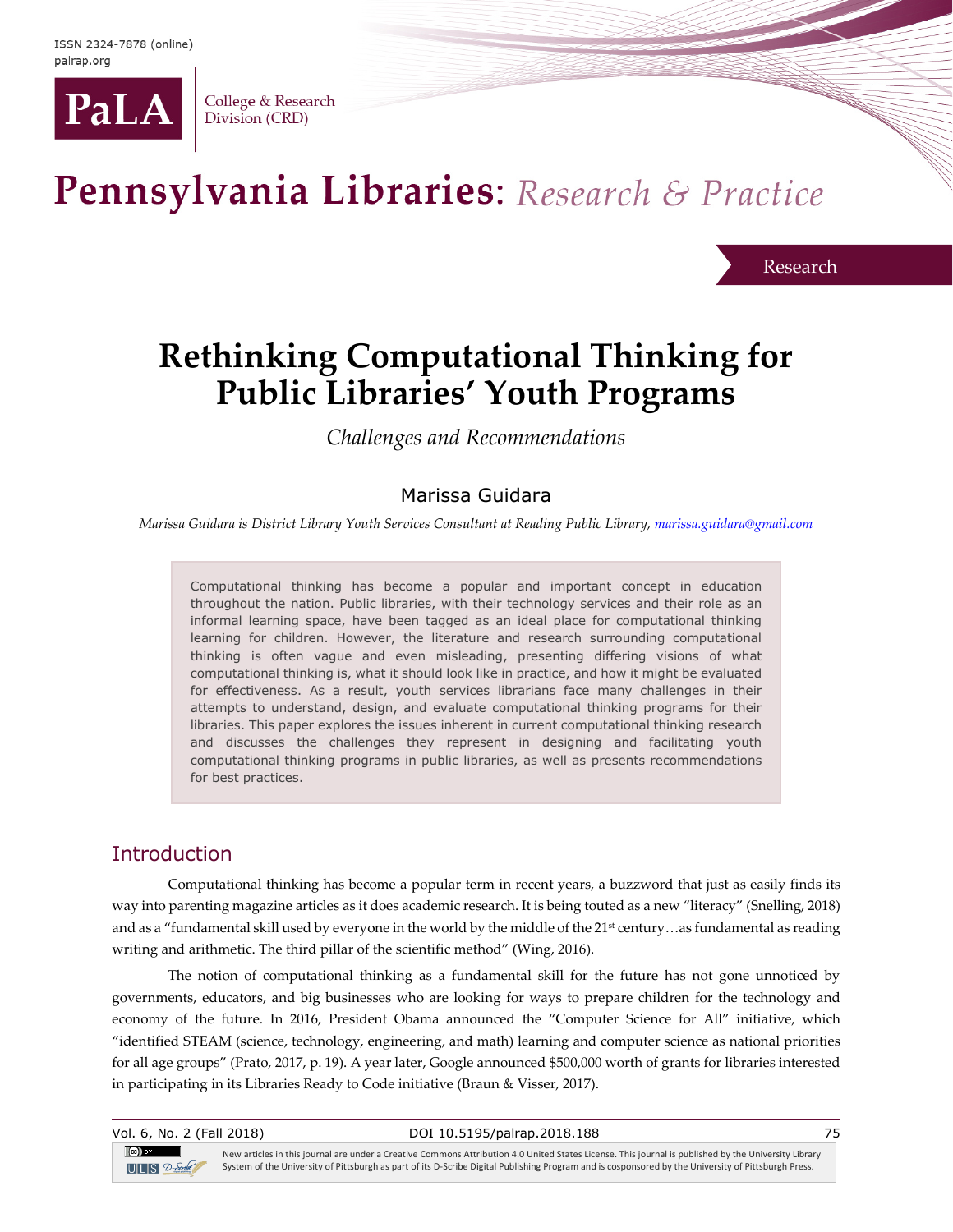Despite the call to arms for computational thinking education, schools are not flying the banner. According to Prato (2017), "nine in ten parents want their children to study computer science, but only one in four schools teach computer programming" (p. 21). It is public libraries and youth services librarians who are being asked to fill this gap because of their role as informal learning spaces (Martin, 2017), the free access they offer to technology and internet, and in turn, their already established commitment to bridge the digital divide (Braun & Visser, 2017). With so much money and attention being thrown in the direction of computational thinking, it is no wonder that libraries are attempting to take up the call to promote and facilitate these types of programs.

However, while many youth services librarians begin to develop computational thinking programs for their patrons, several major challenges arise with the very concept of computational thinking. While research and literature, library blogs and workshops, enthusiastically tell youth services librarians they should offer this, there is little consensus on what "this" is or what it looks like. Computational thinking literature "is at an early stage of maturity, and is far from either explaining what [computational thinking] is, or how to teach and assess this skill" (Kalelioglu, Gulbahar, & Kukul, 2016, p. 583).

As a whole, the body of computational thinking research contains varying definitions of computational thinking, makes claims about the benefits of computational thinking that have yet to be substantiated, and provides inconsistent visions of what computational thinking programs should look like. Basic questions like, "What is computational thinking?" and "What does it look like in practice?" do not have easy answers. This paper examines the challenges facing youth services librarians as a result of these issues inherent in computational thinking research and recommends best practices that consider the unique space of the public library for moving forward.

# Definition(s): What is computational thinking?

Despite the popularity and excitement that surround computational thinking programs in public libraries, it is surprising to note that "there is not one unanimous definition of computational thinking" (Angeli, et al., 2016, p. 49). Similarly, Brennen and Resnick (2012) note that "there is little agreement on what a definition for computational thinking might encompass" (p. 2). Even the recently released Libraries Ready to Code web collection (2018) states that "there is no one single list of the specific concepts, practices, and dispositions included in [computational thinking]."

The very first challenge youth services librarians face when implementing computational thinking programs is immediate: What exactly is computational thinking? If there is little agreement on a definition and no single list of concepts to practice, what exactly are librarians meant to be teaching or introducing to their young patrons?

Computational thinking has been described as

- "defining, understanding, and solving problems; reasoning at multiple levels of abstraction; understanding and applying automation; and understanding the dimensions of scale" (Allan, et al., 2010, p. 1);
- "a creative process that includes understanding concepts, processes, and perspectives of a designer" (Brennan & Resnick, 2012, p. 2);
- "thought processes involved in formulating problems so their solutions can be represented as computational steps and algorithms" (Aho as cited in Tedre & Denning, 2016, p. 120);
- "an underlying set of skills foundational to computer science though also transferable to broader applications" (Braun & Visser, 2017, p. 8);
- "the way that computer scientists think, the manner in which they reason" (Riley & Hunt as cited in Kaleioglu, Gulbahar, & Kukul, 2016, p. 585);
- "a set of thinking skills that may not result in computer programming (Syslo & Kwiatkowska as cited in Kaleioglu, Gulbahar, & Kukul, 2016, p. 585);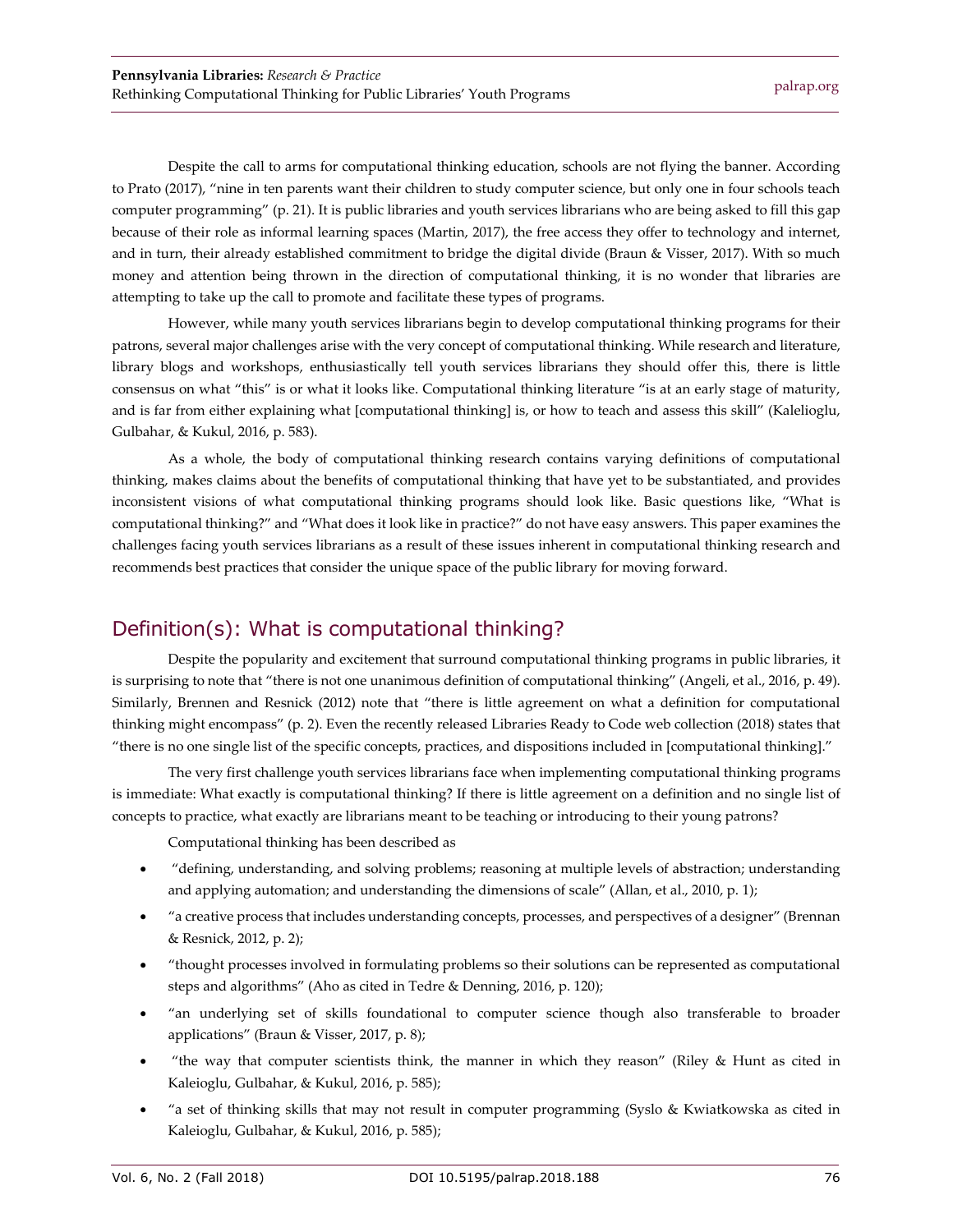• and "solving problems, designing systems, and understanding human behavior, by drawing on the concepts fundamental to computer science" (Wing, 2006, p. 33).

In these examples alone, computational thinking is somehow simultaneously a thought process, a design process, a set of skills, a problem-solving method, and an application for automation, and may not necessarily result in computer programming at all. Many words used are computer science jargon such as *algorithm* or *abstraction*.

These definitions represent different visions of computational thinking and the computer science jargon used can be very daunting to anyone outside of the computer science field, including youth services librarians tasked with facilitating computational thinking for children. Tedre and Denning (2016) note this is a challenge for educators saying that the "multiple [computational thinking] visions, although inspiring and ambitious, do not agree on what exactly should be taught about [computational thinking], how to assess whether students have learned [computational thinking], and who are the main beneficiates of [computational thinking]" (p.120).

#### Library-Centered Definitions

Initially, the library profession had begun to address this problem of vague and various definitions for youth services librarians. In Phase II of Libraries Ready to Code, an initiative created from a partnership between Google and the American Library Association, library and information science professors were tasked with creating a new curriculum for master of library science students with a focus on computational thinking as a literacy. This would help close the skills gap that many youth services librarians point to as a reason for their reluctance to facilitate computational thinking programs (Braun & Visser, 2017). In doing so, professors created a definition that defined it within the context of a library:

"[Computational thinking] within the context of libraries: youth learn through opportunities to uncover everyday personal or community problems and develop strategies to solve those problems. Through these problem-definition, data gathering, and problem-solving steps, they are mentored and coached by library staff, peers, and community members, and participate in activities that lead to an understanding of their community and the world around them and the ability to analyze, synthesize, produce, and organize information. Through these activities, they build decomposition, pattern recognition, algorithms, abstraction, and automation skills" (Drouillard, 2017).

This was a good attempt to situate this concept into the realm of libraries. However, by the time the Libraries Ready to Code resource collection was released in June 2018, this definition was gone, replaced with a short description of computational thinking and links to outside sources: to the classic 2006 Wing article, a Google-sponsored definition, a "leadership guide," and a teacher association definition (Libraries Ready to Code, 2018), none of them attempting to define computational thinking in terms of a public library. This is a huge misstep. Creating a definition that is sound, specific, and aligns with public library standards and practices is necessary to overcome the obstacles of a vague definition.

As Denning (2017) would argue, this vagueness is the point. Denning believes that "in attempts to appeal to other fields besides [computer science], [researchers] offered vague and confusing definitions of computational thinking…the claims that it benefits everyone beyond computational designers are as yet unsubstantiated" (Denning, 2017, p. 33). Computational thinking was purposely positioned to become a catchall term that seemingly applied to any field or situation in an effort to make it more appealing outside of the computational science field.

#### Origins of Modern Computational Thinking

Despite their differences, most definitions harken back to or were influenced by Wing's pivotal 2006 article on computational thinking. Wing's essay is considered an origin point for educators and librarians because she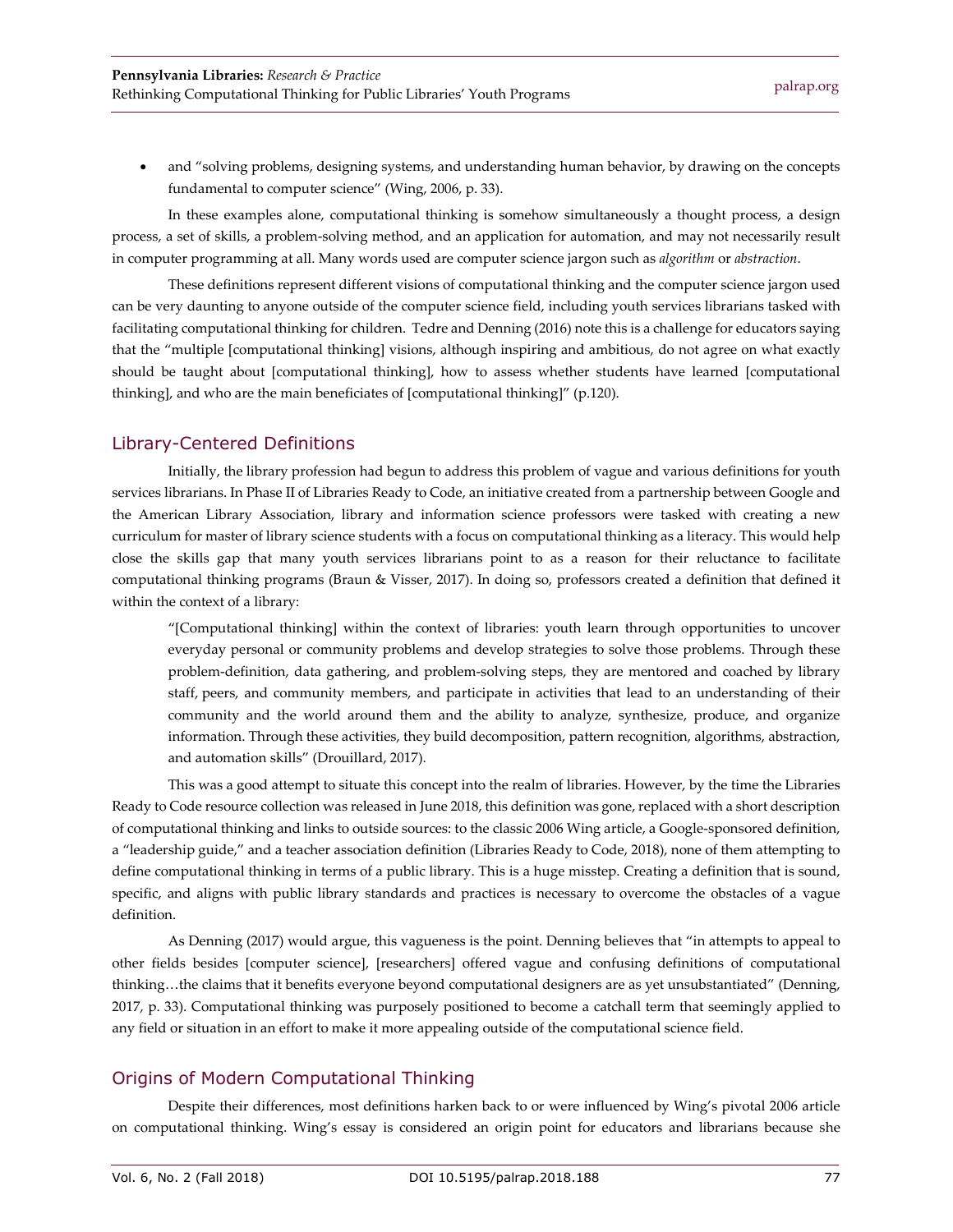manages to accomplish two things: She situates computational thinking outside the computer science field, and situates computational thinking outside of computers themselves.

First, Wing (2006) claims that "computational thinking is a fundamental skill for everyone, not just for computer scientists. To reading, writing, and arithmetic, we should add computational thinking to every child's analytical ability" (p. 33). That notion, that computational thinking, and therefore coding and computer science, are fundamental to everyone was novel in 2006 and is what myriad researchers and educators have pointed towards when justifying the need for computational thinking in classrooms, public libraries, and other youth programs. Later, she added that "someone with the ability to use computation effectively would have an edge over someone without" (Wing, 2016). This is the origin of computational thinking as a new literacy that is fundamental to everyone and the impetus for many educators and librarians outside of the computer science field to take up the task of teaching it.

Second, Wing goes so far as to explain that computational thinking is a tool used in everyday life, removing the notion of computers or computational models completely:

"When your daughter goes to school in the morning, she puts in her backpack the things she needs for the day; that's prefetching and caching…At what point do you stop renting skis and buy yourself a pair: that's online algorithms. Which line do you stand in at the supermarket?; that's performance modeling for multiserver systems" (Wing, 2006, p. 34).

Wing uses computational thinking outside the bounds of computer science or even computer use, claiming it as a fundamental skill for everyday life. It is little wonder why that belief is so appealing to educators and librarians. Wanting to be supportive of computational thinking but lacking computer science knowledge, librarians can use Wing's "everyday life" approach to create computational thinking programs, developing programs around everyday challenges like packing a bag. However, is this computational thinking?

Not all researchers think so. The claims that computational thinking benefits fields outside of computer science or in everyday life are unsubstantiated (Denning, 2017). Denning asks, "Is it really true that any sequence of steps is an algorithm? That procedures of daily life are algorithms?" (Denning, 2017, p. 34).

Some researchers in the computer science field are uncomfortable with a computational thinking definition that removes computational models. To some, computational thinking requires the computational model or automation. The absence of any mention of computational models in Wing's definition is considered a "mistake… we engage with abstraction decomposition, data representation, and so forth, in order to get a model to accomplish certain work" (Denning, 2017, p. 36). The point of computational thinking is specifically to work with these models.

Similarly, Guzdial (2015) recounts pushback against computational thinking at a European workshop. "The educational psychologists thought it was unbelievable that learning computing would in any way impact the way that people think or problem-solve in everyday life. Didn't we believe that once about Latin?" (Guzdial, 2015). This comparison between computational thinking and the old outdated practice of teaching children Latin is a testament to how unconvinced some researchers and educators are as to the claims that it can be valuable in everyday life or in fields outside of computer science.

#### The Forgotten History of Computational Thinking

To further complicate matters, the myriad researchers and educators who credit Wing with coining the definition of computational thinking are incorrect. Wing's article and definition certainly stirred a renewed interest in computational thinking in 2006, but the term itself dates back to 1980 when Papret used the term in his book *Mindstorms: Children, Computers, and Powerful Ideas* (which the LEGO coding tool is named after), to describe a "mental skill children develop from practicing programming" (Denning, 2017, p.35).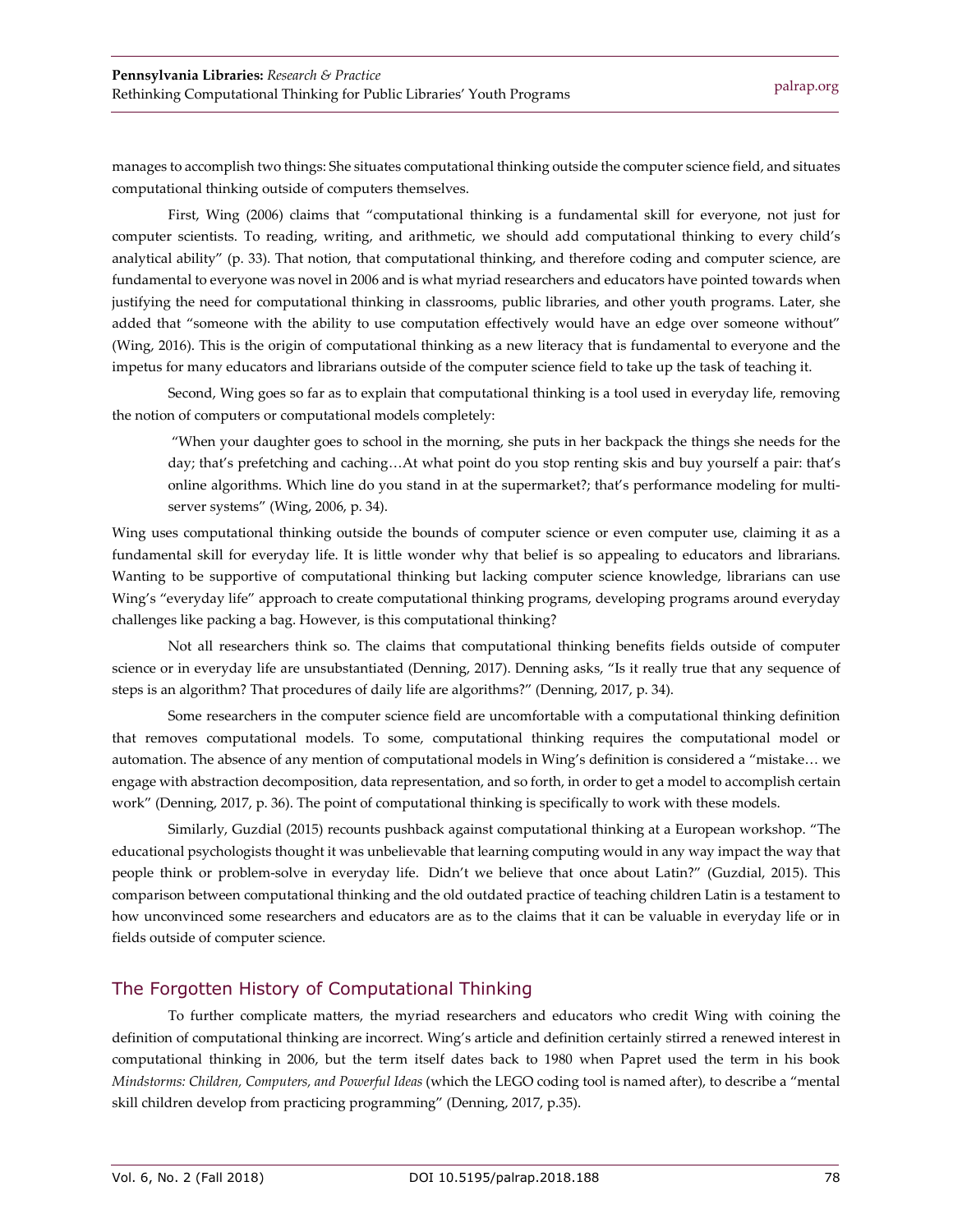In fact, the mainstream push to develop computational thinking programs in educational institutions already happened in the 1980s and 1990s. Much of this research is largely forgotten among the current cultural conversation and research. And perhaps with good reason—many researchers didn't find evidence that teaching computational thinking to students was particularly successful (Kafai, 2016). These early attempts at computational thinking in classrooms "did not deliver on promises. By the mid-1990s most schools turned away from programming" (Kafai, 2016, p. 26). A lack of historical context forces educators, youth services librarians, and researchers themselves to reinvent the wheel and could lead to watered-down versions of these preceding programs (Tedre & Denning, 2016).

# Programming: Is this computational thinking?

The various visions of and definitions for computational thinking in libraries means there isn't one "right" way to offer computational thinking skills. The lack of direction mixed with Wing's "everyday life" approach has resulted in an "anything goes" style of programming. From creating games that solve social ills (Martin, 2017) to simply making guacamole with your family (Libraries Ready to Code, 2018), youth services librarians are creating programs based on their own interpretations of computational thinking definitions and their skillsets (or lack thereof). This had led to a heavy reliance on specialized tools and websites (Braun & Visser, 2017, p. 18), as well as the popularity of "unplugged" computational thinking programs, both of which have researchers questioning their validity as computational thinking programs.

#### Reliance on Tools

Youth services librarians who lack the skill set, but still want to facilitate computational thinking, have heavily relied on popular block coding websites and robotics toys that promise to do the computational thinking facilitating for them (Braun & Visser, 2017).

Websites such as Hour of Code and Scratch use simple block code, a visual programming language, where children drag and drop puzzle pieces into the desired order (an algorithm) to move a character across the screen. They are considered easy for both children to use and librarians to learn, but some researchers believe they oversimplify "coding and thus using these tools detracts from the ability of learning to grasp complex programming concepts" (Braun & Visser, 2017, p. 35). These visual programming languages bear little resemblance to the programming languages used in professional settings.

Other popular tools are robots, such as Bee-bots and Cubettos. Robots serve as a visual expression of computational thinking (Prato, 2017), have an obvious coolness factor (Braun & Visser, 2017), and as Duill (2012) describes, feed the "humanoid robotic fantasies children derive from entertainment media" (p. 96).

Some of these robots use an app which helps to demystify computational thinking and coding skills by blending the digital and physical world (Braun & Visser, 2017, p. 23), helping children see how their computational thinking efforts affect objects in front of them. Dash and Dot robots, for instance, use a block code app so children are working on a screen (the digital world) and seeing their robot move in front of them in the real world.

Some robots are considered "tangible tech" such as Bee-bots and Cubettos, which do not use a computer or app to code; no screen is necessary. Instead, the robot features a series of buttons or manipulating pieces that are put into an algorithm. A child presses a button, and the robot completes the sequence in the code.

While these tools make life easier for youth services librarians and may help attract children to programs, the focus on these tools can be problematic, according to Braun and Visser (2017). This focus "shows that library staff are less likely to acknowledge the learning accomplished through these activities than the tools that are used in the learning" (Braun & Visser, 2017, p. 18). The novelty of the toys takes precedence over learning outcomes.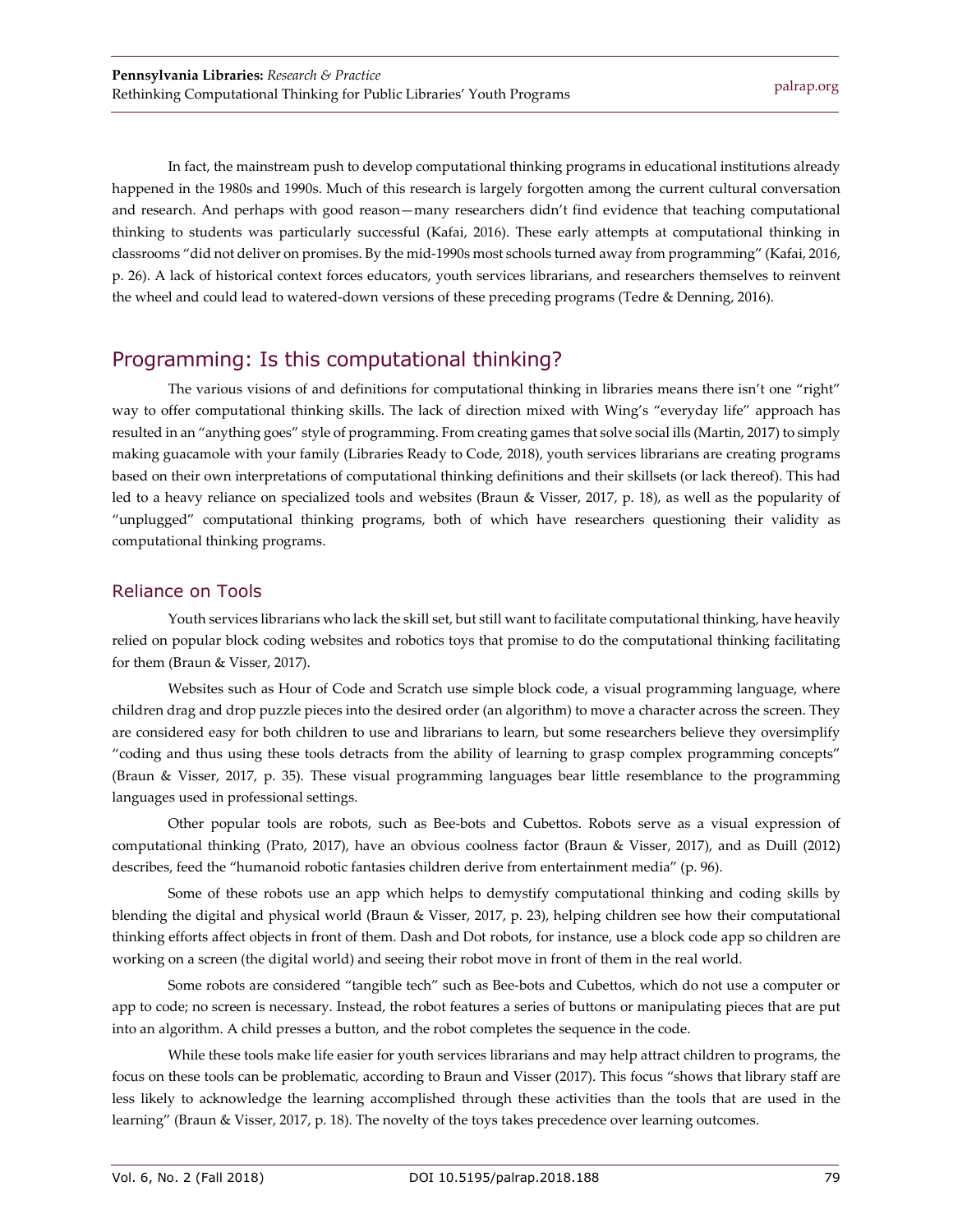Similarly, Duill (2012) notes that toys such as the Bee-Bots are "cognitively a 'black box' with buttons…their main use is in teaching left/right turns and distance estimation, which are more simply and economically incorporated in pencil and paper mazes" (p. 96). Duill believes that because such tools are closed to creation, they offer very little computational thinking value.

Both Duill (2012) and Braun and Visser (2017) call for a more constructionist approach, where children create an object or project. However, they fail to recognize that the need for such tools in the first place is that they offer librarians an easy way to introduce computational thinking skills. Criticism that such programs are mere gateways (Braun & Visser, 2017) place youth services librarians in a dilemma with their programming: They are encouraged to use these tools because they don't know enough about computational thinking (Prato, 2017), but the critics claim the programs aren't enough (Duill 2012; Braun & Visser, 2017; Denning, 2017).

#### Unplugged Programs

Unplugged activities take their lead from Wing's (2006) notion that computational thinking can be used in everyday life situations. These programs include no technology or computers and often focus on pattern recognition, solving problems through challenges, or creating step-by-step instructions. They serve as a "low-stakes entry point for library staff just learning how to integrate computational thinking activities" (Braun & Visser, p. 18). Most of these unplugged activities take the form of algorithm design. For instance, the Libraries Ready to Code website (2018) describes a computational thinking program where families are challenged to "create their own recipe for guacamole…they are finding patterns in the recipe and abstracting ideas to craft their own variations of the original. The step-by-step recipes they create are similar in flow to the algorithms a computer follows" (Haines, 2018).

This everyday life algorithm is reminiscent of Wing's (2006) assertion that computational thinking could be used to pack a bag or choose a line at the grocery store. However, Denning (2017) asserts that a computational model is necessary for an algorithm. An algorithm "is not any sequence of steps, but a series of steps that control some abstract machine or computational model without requiring human judgement. Computational thinking includes designing the model, not just the steps to control it" (Denning, 2017, p. 33). An everyday life algorithm, such as making guacamole, requires human judgement, which has never been considered a part of an algorithmic step.

Are these two program examples, a reliance on a tool such as a black-box robot and making an algorithm out of a recipe, computational thinking? Yes and no, depending on which research one subscribes to. A definitive answer is impossible without a widely agreed-upon definition to draw from. While library blogs and workshops extol the ease of use of such tools, the academic literature criticizes them for not being effective or impactful enough, creating a major conflict and challenge for youth services librarians.

# Evaluations: Is this working?

As we've seen, the vague and varied definitions of computational thinking have led to challenges in developing computational thinking programs for public libraries. It is little surprise then to find that these same issues have left librarians unsure of how to assess whether or not their programs have been successful (Denning, 2017). To complicate matters further, the public library's role as an informal learning environment also acts as a barrier towards traditional modes of assessment.

The literature on computational thinking offers very little in reference to assessments. Benitti found that out of more than 70 papers on computational thinking, only 10 provided measurements of computational thinking in programs (cited in Toh, Causo, Tzuo, Chen & Yeo, 2016, p. 148).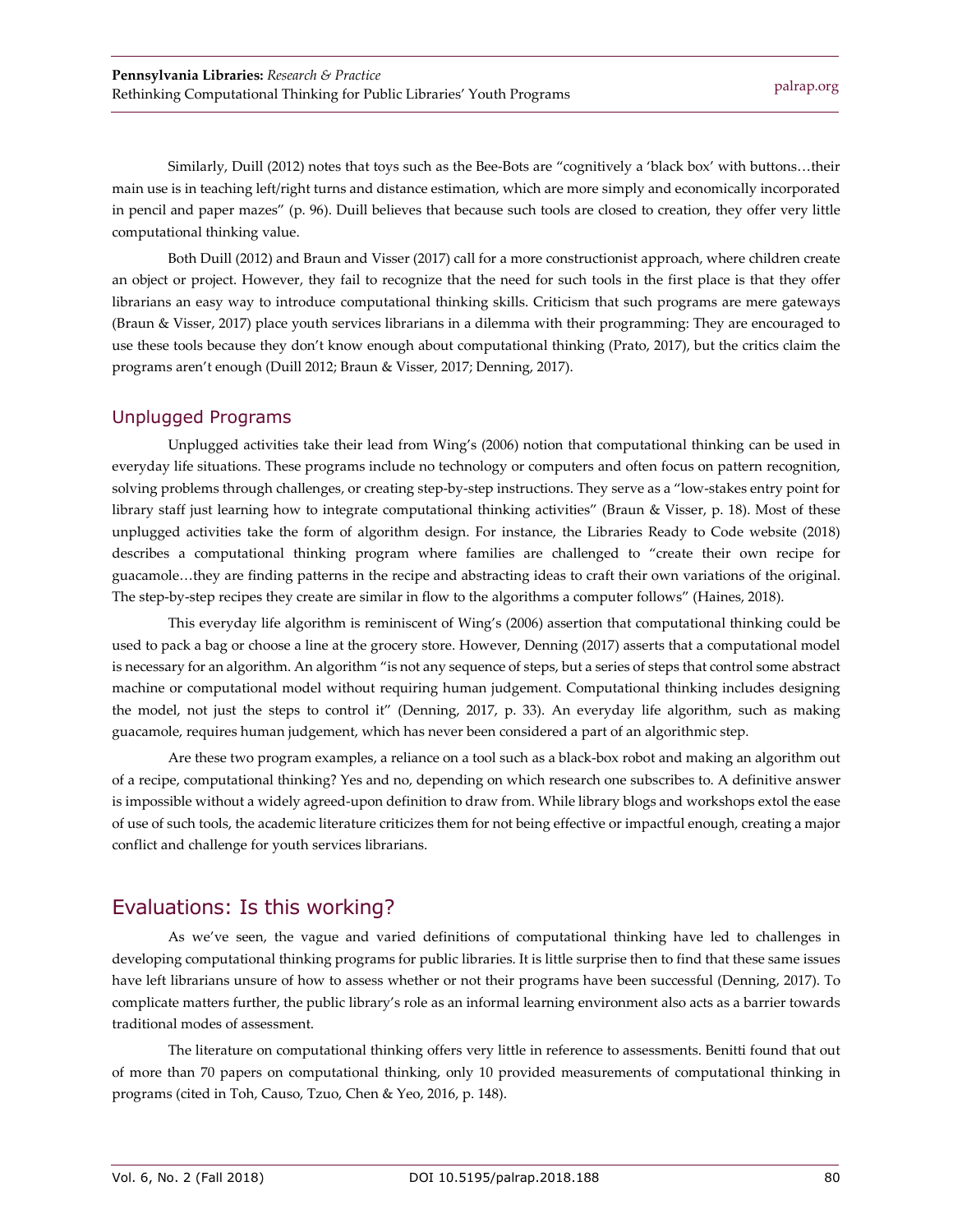#### Skill vs. Knowledge

First, the various definitions of computational thinking refer to it as both a "concept" and a "skill." These terms are not interchangeable. How a librarian would evaluate a concept or knowledge is much different than how one might evaluate a skill. For example, Sullivan & Bers (2015), used a one-on-one style assessment on students in preschool through second grade who received training with a KIWI robot. Working with a researcher, they were tested for skill recall. Researchers asked, "What part should I use if I want my robot to turn its light on?" and the child would receive a point for correctly identifying five different robot parts, including three sensors, a light output, and the motor. It was reported that the youngest students "struggled with mastery of the robotic parts" (p. 17) and were not successful on this assessment. Does failing to learn this specific skill of pressing a sensor mean that the children did not practice or learn computational thinking concepts, such as abstraction or decomposition? The assessment isn't able to test for that.

Likewise, evaluations that test for knowledge can give equally dubious results. In Brennan & Resnick (2012), measurement was conducted via product-based assessments. Researchers looked at Scratch coding projects created by children ages 8-17 and asked questions about their experiences. In one example, an interviewer asked a student, "How does this work?" The student was unable to explain any part of it, revealing that he had seen a similar project on a website and copied the code. While this student lacks the knowledge to explain how his project works, it could still be argued that he used computational thinking skills by altering the block in the project that he had taken from the internet.

#### Traditional Library Models of Assessment

Ironically, the informal learning setting, one of the very elements that makes public libraries such an ideal computational thinking environment (Braun & Visser, 2017), also makes it difficult to evaluate and assess computational thinking programs for success. Youth services librarians do not grade, and are not beholden to education standards or tests. Children can practice computational thinking "without the pressure of failing…you are not being graded in any way, so it is a safe environment for [patrons] to experiment" (Suramaniam cited in Snelling, 2018). But this also means youth services librarians do not have tools to evaluate whether or not their programs are effectively facilitating computational thinking.

In fact, many library programs are not assessed for effectiveness. Many public libraries used output-based assessments, relying on participation numbers to determine whether or not a program was successful (Matthews, 2010). In recent years, many libraries have moved towards an outcome-based assessment, relying on surveys and focus groups that ask participants to comment on the content or the goals of the program itself (Cole, Walter, & Mitnick, 2013). In the former method, 50 children at a program may be deemed a great success, but it would be unclear whether or not the program was effective in relaying any educational elements. In the latter, only 5 kids may come to a program, but if one child commented that the program had value or that he met his personal goal for the program, then that program could be considered a great success even though the participation was low.

Considering the lack of much of a prior history of program evaluation, the assessment limitations of an informal learning environment, and the fact that researchers are unsure of how to assess computational thinking, youth services librarians again face another obstacle of determining whether their programming is successful in facilitating computational thinking.

### Recommendations

A key element in facilitating successful and effective youth computational thinking programs in public libraries is framing them squarely within the context of the public library itself. While there may not be one widely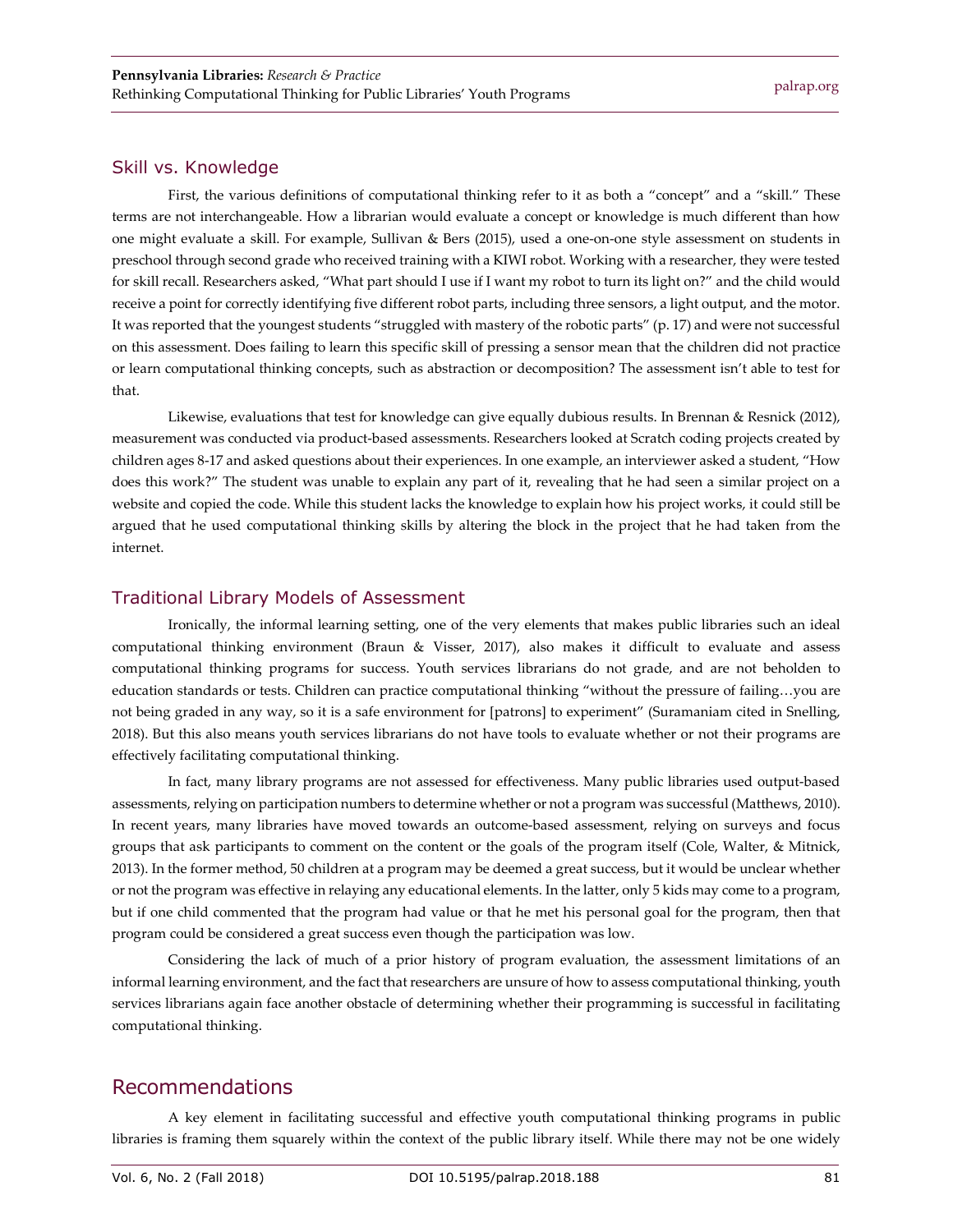accepted definition, method of execution, or assessment strategy (and any that might be created would most likely be done for the benefit of schools, and not the unique setting of a public library), an authoritative body such as the American Library Association, the Association of Library Services to Children, or the Libraries Ready to Code initiative could address these issues by creating their own definition framed around public libraries as a base on which youth services librarians could confidently build their programming. The fact that the Libraries Ready to Code initiative shied away from interpreting a computational thinking definition in favor of pointing to several others, none of which mention public libraries, is a big misstep.

Further, public libraries' foray into computational thinking should play to the libraries' strengths. It is the unique aspects of a public library that make it such an ideal place for computational thinking programs (Braun & Visser, 2017, p. 2). This includes its existing technology efforts, informal learning environments, its collections, and its already-successful programs.

#### Technology and The Digital Divide

A definition of computational thinking for public libraries must include the mention of a computational model (Denning, 2017). Technology should be utilized when possible in programs. First, if computational thinking is understood to be an "underlying set of skills" (Braun & Visser, 2017, p. 4) or foundation for coding, robotics, and computer science, then it can be believed that practicing with computational models and tools should also mean practicing computational thinking. By creating a definition that focuses on these skills, the thinking concepts behind computational thinking *may* naturally follow.

Furthermore, while the "everyday life" approach makes things easier for youth services librarians, it fails to tackle the digital divide, which is one of the other reasons public libraries were identified as an ideal place for computational thinking (Braun & Visser, 2017). Public libraries are no strangers to the term "digital divide," which describes the unequal access to computer and technology (Reich & Ito, 2017). Teaching computational thinking, introducing children to the tools and programs used, and teaching the skills necessary for computer science tackles the digital divide by offering equitable access to the tools, ideas, and concepts necessary to create technology, ensuring that all voices, especially those who are underrepresented in the computer science fields, can be heard.

Despite the criticism that tech tools like robotic toys and coding game websites are not effective at teaching computational thinking (Braun & Visser, 2017; Duill, 2012), youth services librarians should make use of them, especially as they themselves are learning how to facilitate these new types of programs. It also introduces these technology pieces to children who, in the case of underserved children including those who are underrepresented in computer science fields, may not see them elsewhere, acting as another deterrent to the digital divide.

Utilizing technology and computers in computational thinking programs, of course, means youth services librarians will have to learn to become more comfortable with technology, coding, and robotics. Libraries Ready to Code Phase II made some great efforts in this area by designing a curriculum for computational thinking that would be taught to prospective librarians during their master of library science studies. This way, computational thinking would be embedded into librarianship itself, establishing it as an essential concept or skill for the profession. Hopefully, such curriculum will not only provide the "what" and "why" of computational thinking, which, as can be seen from current research, can get tricky, but also provide training on the basic fundamentals of computational thinking and introduce practical skills such as coding with program languages. Youth services librarians do not need to be persuaded to teach patrons computational thinking by providing numerous reasons on why it is important; they simply need training on all of the computer science concepts that computational thinking should be leading towards.

Similarly, national and state library associations should consider offering similar workshops for youth services librarians that focus on practical technology skills that can be used to facilitate computational thinking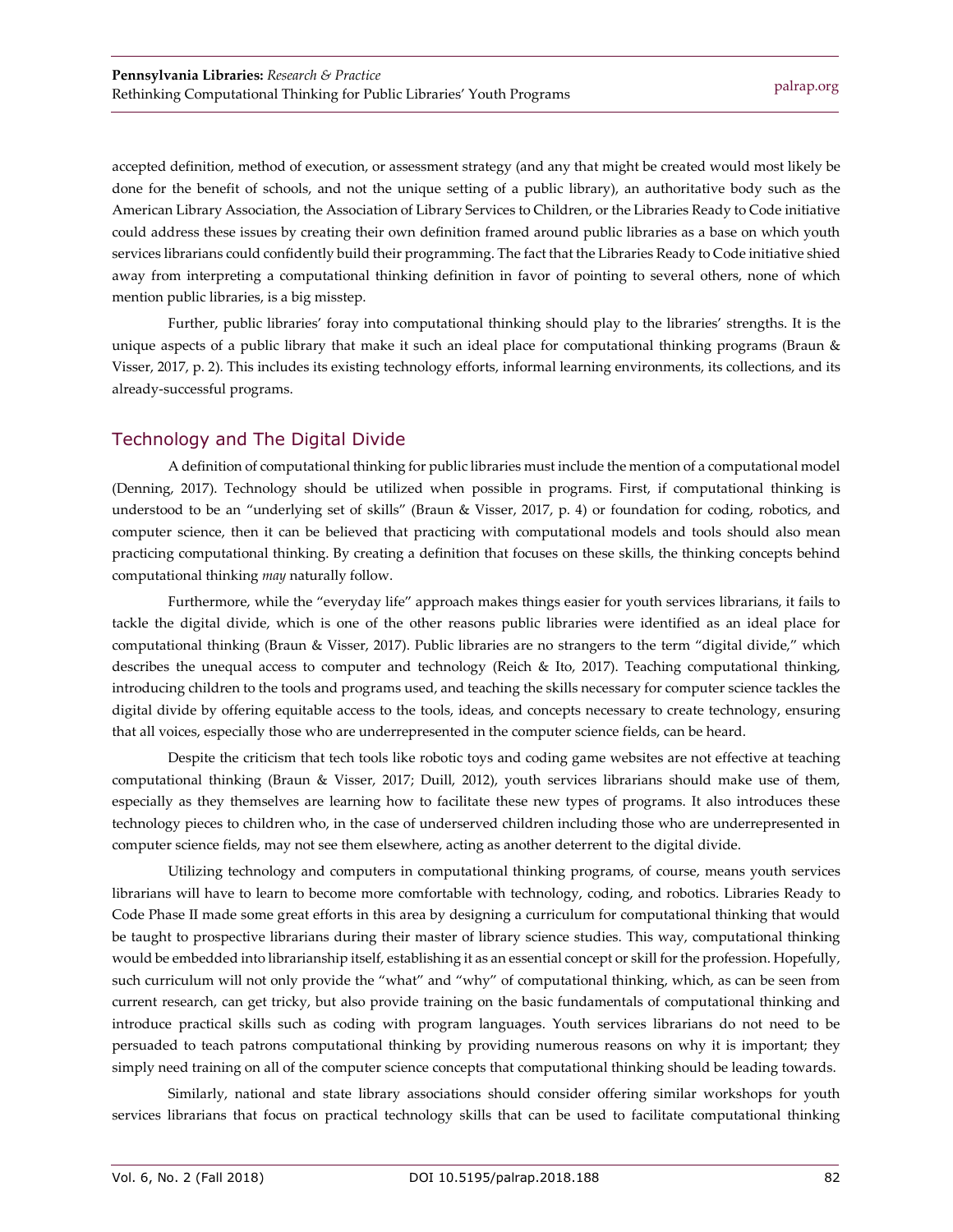programs. Youth services librarians will also need the support of their individual libraries, who must find the time and budget necessary for librarians to learn, design, and facilitate these new types of programs.

#### Outcome Based Assessments

As an informal learning environment, public libraries have often struggled with creating assessments for an environment where experimenting and failing are celebrated (Snelling, 2018). As libraries move towards outcomebased evaluations in other areas, these same types of evaluations may help create successful stories to share about programming. Outcome-based evaluations offer individual assessments by encouraging children to make goals, and help libraries determine the impact of their programming by collecting stories and anecdotes about the value of the program.

#### Building on Library Strengths

While much of the research regarding computational thinking focuses on the notion of problem solving, research fails to think about how to initiate and inspire solutions to these problems. Libraries have the key to that solution: books.

In 2007, Newbery medal winner Neil Gaiman visited China for its first-ever state-sponsored science fiction convention. When asked why the government was supporting the convention, a party official revealed that it was actually a well-researched initiative towards technological innovation. Frustrated with their tech industry's lack of original ideas, the Chinese government sent researchers to tour facilities at Microsoft, Google, and Apple. What they found was surprising: many of the employees coming up with innovative new ideas had a deep love for science fiction (Gaiman, 2016). Elon Musk, Jeff Bezos, Mark Zuckerberg, among other famous names in computer science also count themselves as huge science fiction fans. In fact, product managers at Facebook were required to read Neal Stephenson's 1992 novel *Snow Crash*, as it was used by Ben Narasin to develop theories about the commercialization of the early internet (Shenoy, 2016).

Working with books is within the realm of even the least tech-savvy of youth services librarians. Encouraging thought and discussion while using science fiction books like the ones that inspired our current computer science celebrities, will help breed innovation and encourage the "feedback loop between science fiction and technological fact" (Shenoy, 2016) in the future.

In addition, already established successful programs such as LEGO Clubs or summer learning activity sheets could be adapted to add elements of computational thinking into them. Challenging builders at a Block Party program to build a house for a Bee-bot that must drive into his new house, or adding a game on the Hour of Code website as an activity option on their summer learning logs, will give youth services librarians a sense of comfort and confidence. Working within a familiar framework they know is already successful will give librarians a sense of ownership over the project, and encourage them to continue to learn and build on their successes.

Finally, more research needs to be done pertaining to computational thinking specifically in a public library setting. The majority of research is done for classrooms, a strange irony given the fact that public libraries were tapped to do computational thinking because only 40% of public schools offer computational thinking programs (Prato, 2017). Research specifically targeting public libraries would ensure that the methods that rise as best practices are best practices for public libraries and not adapted schoolroom methods.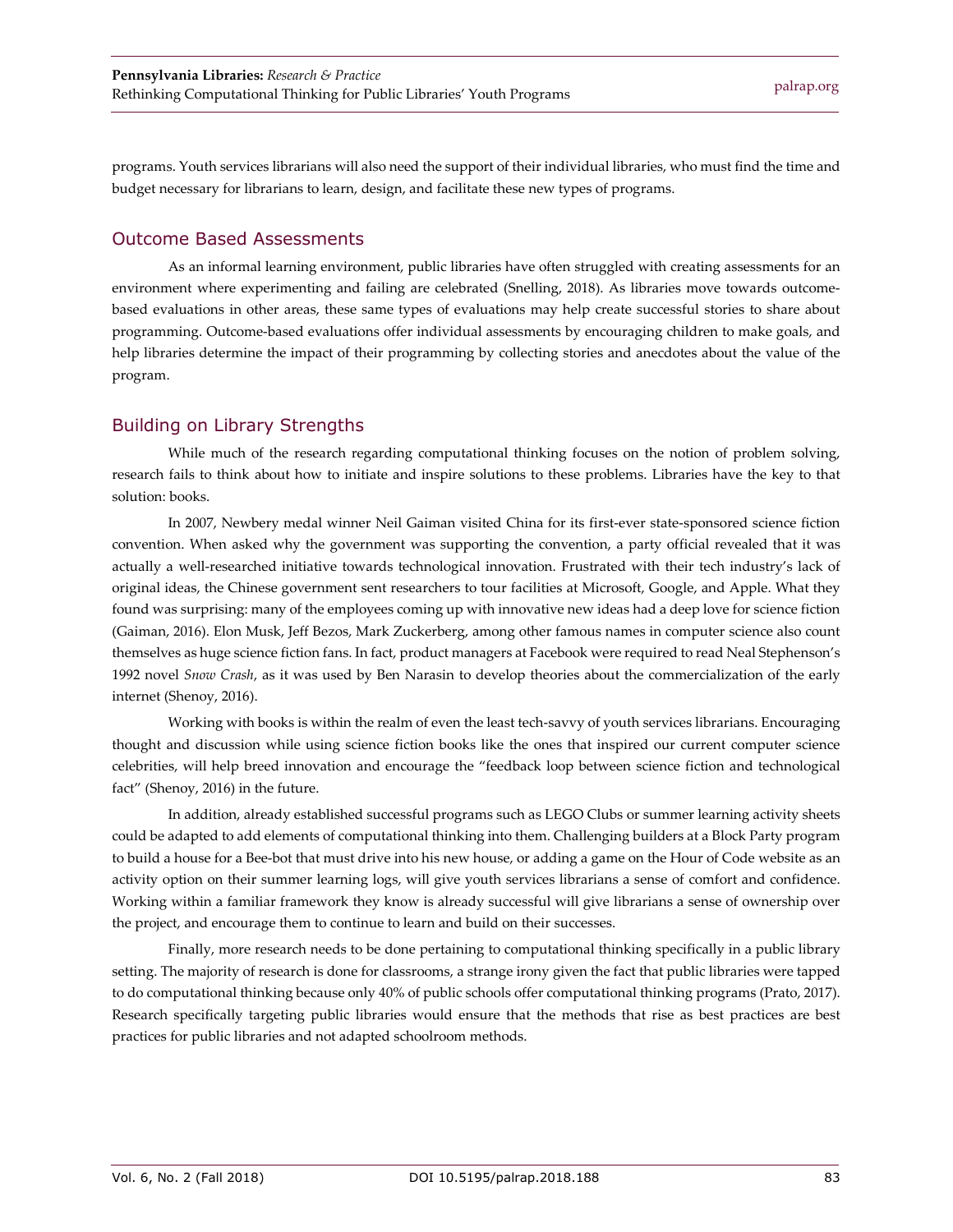#### **Conclusion**

The state of computational thinking research is still new and rather messy. Without an official definition of computational thinking from the computer science field, various visions of what computational thinking is and what it should look like for youth programming have emerged. With no foundation to base programs and methods on and no clear vision of what outcomes should be, youth librarians have faced several challenges in creating, implementing, and assessing computational thinking programs.

Ultimately, computational thinking for public libraries should be designed around their unique informal learning environment and existing technology services. An authoritative body such as the American Library Association or the Libraries Ready to Code initiative should help create this definition and framework so that youth services librarians can use it as a foundation for their own programs.

Further, youth services librarians should create computational thinking programs around their strengths, such as their collections that may inspire innovation or their already-successful programming. This will give youth services librarians ownership of their computational thinking programs and encourage them to learn more about computational thinking.

#### References

- Allan, W., Coulter, B., Denner, J., Erickson, J., Lee, I., Malyn-Smith, J., & Martin, F. (2010). *[Computational thinking for youth](http://stelar.edc.org/sites/stelar.edc.org/files/Computational_Thinking_paper.pdf)*. Retrieved from stelar.edc.org/sites/stelar.edc.org/files/Computational\_Thinking\_paper.pdf
- Angeli, C., Voogt, J., Fluck, A., Webb, M., Cox, M., Malyn-Smith, J., & Zagami, J. (2016). [A K-6 computational thinking curriculum](https://www.j-ets.net/ETS/journals/19_3/6.pdf)  [framework: Implications for teacher knowledge.](https://www.j-ets.net/ETS/journals/19_3/6.pdf) *Journal of Educational Technology & Society, 19*(3), 47-57. Retrieved from www.j-ets.net/ETS/journals/19\_3/6.pdf
- Braun, L. & Visser, M. (2017). [Ready to code: Connecting youth to CS opportunity through libraries.](http://www.ala.org/advocacy/sites/ala.org.advocacy/files/content/pp/Ready_To_Code_Report_FINAL.pdf) *Libraries Ready to Code*. Retrieved from www.ala.org/advocacy/sites/ala.org.advocacy/files/content/pp/Ready\_To\_Code\_Report\_FINAL.pdf
- Brennan, K. & Resnick, M. (2012). *[New frameworks for studying and assessing the development of computational thinking](https://scholar.harvard.edu/kbrennan/publications/new-frameworks-studying-and-assessing-development-computational-thinking)*. Boston, MA: American Educational Research Association. Retrieved from scholar.harvard.edu/kbrennan/publications/newframeworks-studying-and-assessing-development-computational-thinking
- Cole, N., Walter, V., & Mitnick, E. (2013). [Outcomes + outreach.](http://publiclibrariesonline.org/2013/05/outcomes/) *Public Libraries*, *52*(2), 38-43. Retrieved from publiclibrariesonline.org/2013/05/outcomes
- Denning, P. (2017). [Remaining trouble spots with computational thinking.](http://dx.doi.org/10.1145/2998438) *Communications of the ACM, (60)*6, 33-29. doi:10.1145/2998438
- Drouillard, C. (2017). Lecture on computational thinking. Personal Collection of C. Drouillard, Valdosta State University, Valdosta, GA.
- Duill, M. (2012, September). [Reversing robotic regression: Why our culture rejects robotics in school.](http://www.ksi.mff.cuni.cz/rie2012/proceedings/2012RiE-13.pdf) In D. Obdrzalek [Ed.], *RiE 2012: 3rd international conference on robotics in education.* Prague, Czech Republic: MatfyzPress. Retrieved from www.ksi.mff.cuni.cz/rie2012/proceedings/2012RiE-13.pdf
- Gaiman, N. (2016). *The view from the cheap seats*. New York, NY: HarperCollins
- Guzdial, M. (2015, July 13). [Growing CS ED through schools of ED, and CT is unlikely: Report from Oldenburg](https://computinged.wordpress.com/2015/07/13/growing-cs-ed-through-schools-of-ed-report-from-oldenburg/) [Blog post]. Retrieved from computinged.wordpress.com/2015/07/13/growing-cs-ed-through-schools-of-ed-report-from-oldenburg
- Kafai, Y. (2016). [From computational thinking to computational participation in K-12 education.](http://dx.doi.org/10.1145/2955114) *Communications of the ACM, 59*(8). doi:10.1145/2955114